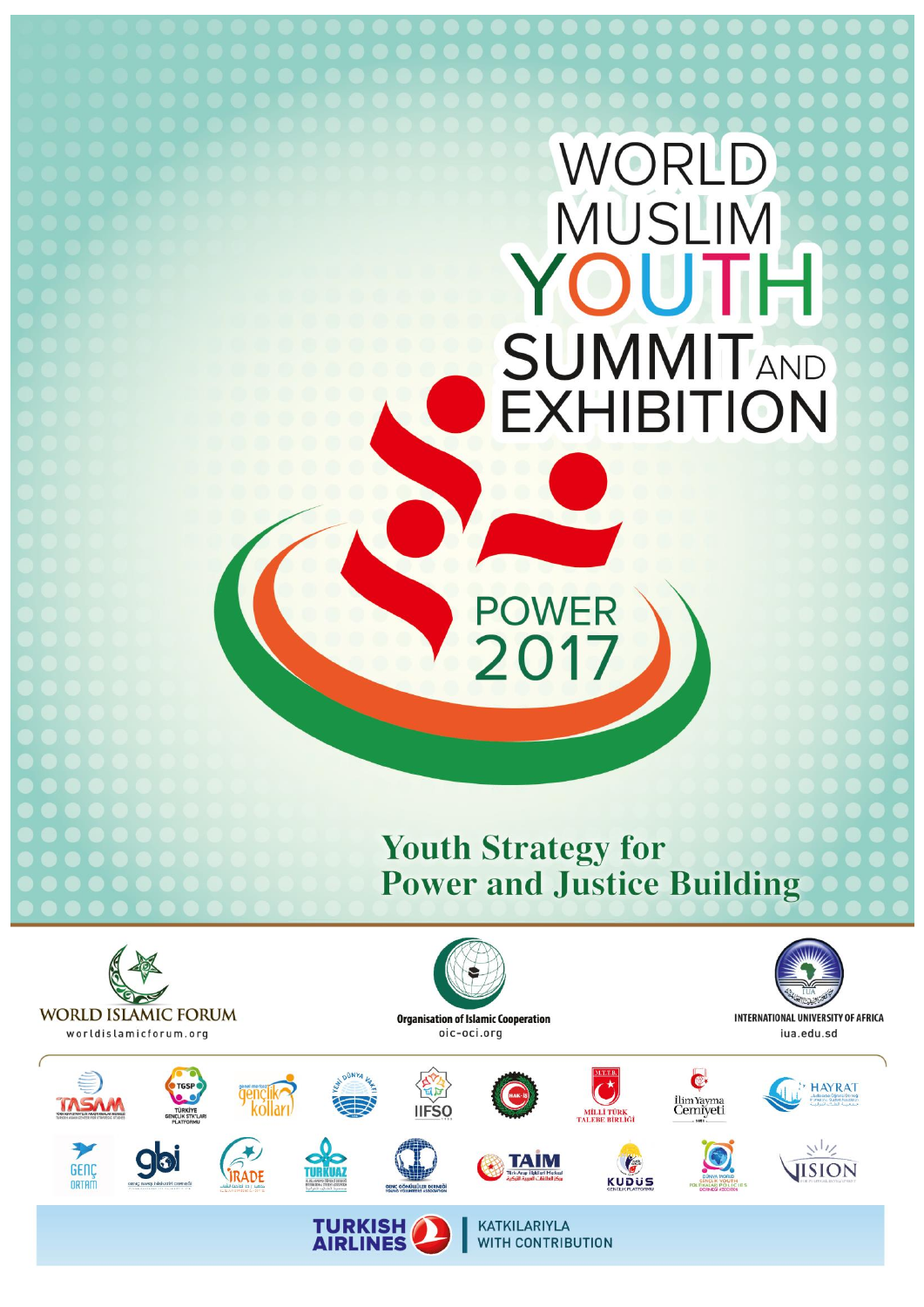

## **WORLD MUSLIM YOUTH SUMMIT AND EXHIBITION [POWER 2017] KHARTOUM DECLARATION**

**(DRAFT)**

World Muslim Youth Summit and Exhibition (POWER 2017); has been held on 07-09 April 2017 in Khartoum, capital of Sudan with the joint cooperation of Organization of Islamic Cooperation (OIC), World Islamic Forum (WIF), International University of Africa, Turkish Asian Center for Strategic Studies (TASAM), National Committee of Turkish Youth NGOs and some of Foreign NGOs from different countries. POWER 2017 was implemented with the participation of a good number of countries like, from Australia, North America, South America, Asia and Europe countries. A highly productive Summit and Exhibition was held in a friendly environment, mainly in the context of events organized by young participants.

Sudan hosted for the first time with the participation of more than seven thousand persons and representative of the Sudanese President, Ministers, Parliamentarians, Representatives of the institutions of the OIC; Participants from many different countries, NGOs, private sector, diplomatic missions, think tanks, international integrations, observer organizations and academics with media representatives, researchers, experts, writers, artists, athletes as participated highlights the powerful and famous young Muslims in the world.

All national and international actors, especially the World Islamic Forum and the International University of Africa, will be gratitude now and in future as well for this historical beginning.

The Summit, which was held for the first time on a global scale, ambitious and successful Muslim youth, intellectuals, thinkers, wing leaders and youth-oriented NGOs and think tanks, experience and ideas to be institutionalized as the main platform in which they share their fixation, opinions and suggestions;

**1.** Given the global trends, micro-nationalist movements create a serious threat to the national integrity of all countries, economic, military and political inefficiencies make difficulties in the regional integration processes; technological and strategic developments remove predictability for medium and long-term strategies. In the global economy, the day-to-day "production-consumptiongrowth" formula has lost its function ability. Neoliberalism has been proved that the prosperity of welfare and the promises of unlimited freedom cannot be realized.

 At the global level, the resource and sharing crisis has confronted Islamic countries with great challenges. Water, energy, and food crises are near at the door. Technological, political, military, and social developments expressed in terms of concepts like Social media, "Industry 4.0", "Society 5.0" and soft/intelligent power are changing the state nature and bringing the traditional control and directional tools of the state under its function. The Islamic world is rapidly adopting the state apparatus to the emerging conditions, and in doing so, social, political and diplomatic projects;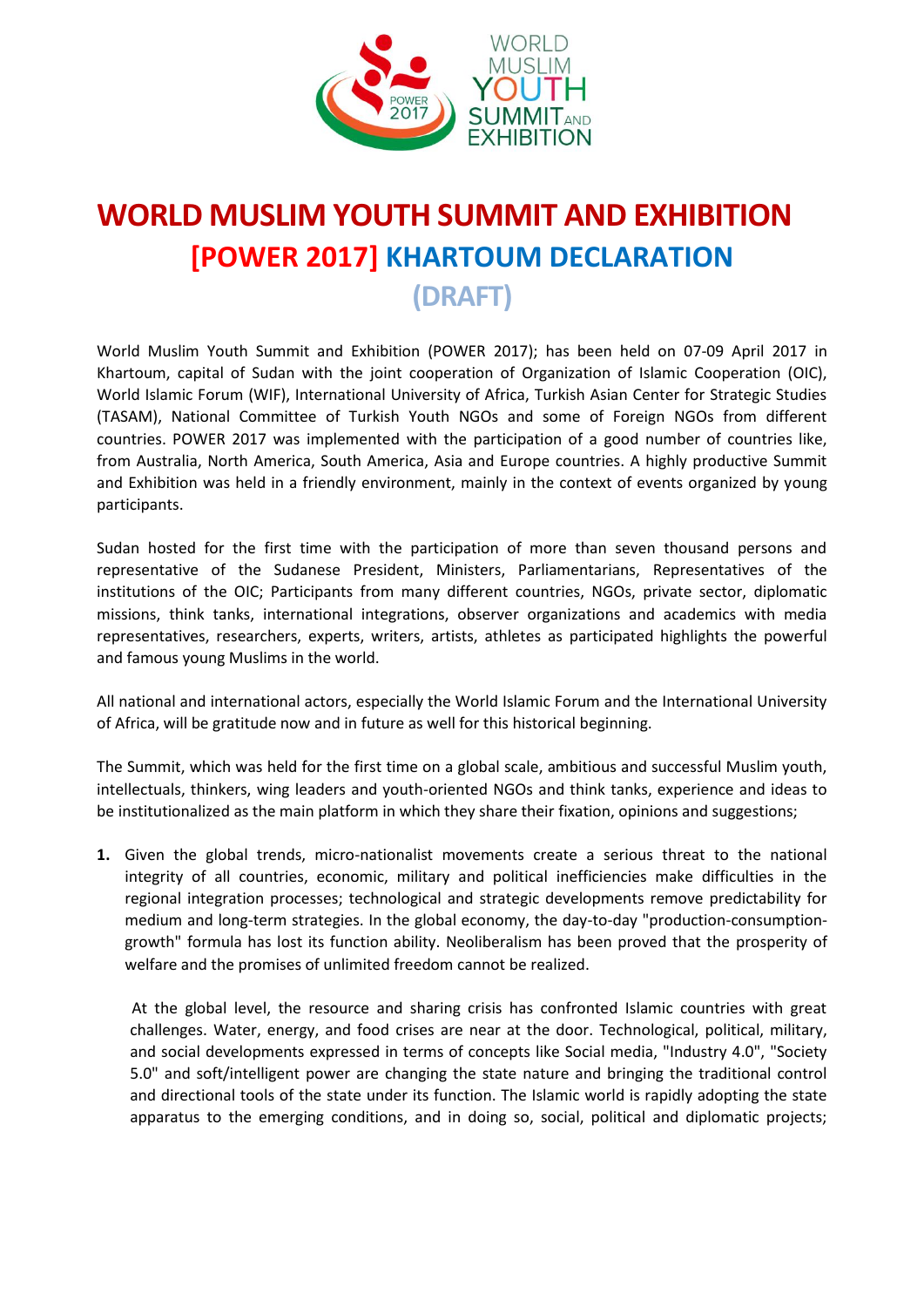

merit, intellectual, license, continuous renewal, integration, are obliged to review in accordance with the principles of cooperation and solidarity.

- **2.** In the conflict that began with the Arab Spring period, each country chose to implement its own priorities, lost the ability to develop medium and long-term strategies, and deepened the unfounded competitive environment without economic or political reasoning. Through the construction of interdependence with the political and economic interest accountancy of the baseless competition, and with the awareness that the supremacy belongs only to the tacit, it is necessary to transform it into a constructive bid and stabilize it in the region as soon as possible.
- **3.** In Islam, true and absolute power belongs only to the Almighty. A person who has a gentle grace has to act with his consciousness. Justice cannot be established with power that is not obtained from a legitimate way. On the other hand, it cannot be said that actors who are not strong enough cannot practice justice. The good representation of our own civilization is due to the right balance between power and justice.
- **4.** Similarly, the concepts of justice and freedom are closely related. Justice requires responsibility and it prevents negligence of others freedom. On the contrary, it is unthinkable that the non-free is fair. For this reason, maximum attention should be paid to the equilibrium of authority and responsibility from the teenage years and maximum attention should be paid to the balance of the responsibility.
- **5.** The current borders of Islamic countries have been largely determined by colonial powers. Relations between Islamic countries have also remained in the shadow of great power politics and the people have become alienated from each other. In order to increase the acquaintance among Muslims living in different countries by using language and color differences as means of social contacts, such as student exchange, trade, and tourism should be used and acquaintance should be increased.
- **6.** The young population is particularly important in increasing awareness and interaction between Islamic countries with an under-26% population of 56% and thus young population. The youth, who are confident, humble, freed from reductivism in science and art and the youth, adopted peacefully as a principle caring its own values, will contribute to not only Islamic world but also to the future of all of the world.
- **7.** Youth; A period of weakness between two weaknesses (childhood and old age). Besides, lack of experience, emotional intensity, excitement as well as external factors such as perception and expectation management are serious obstacles for the young people to use their power properly. Islamic countries have to develop effective policies to training, expectations, and perceptions of youth correctly.
- **8.** The social environments created by NGOs have vital importance in the development of young people's experiences with power and justice balance. The role of NGOs, striving for the union and future of countries is undisputed at the point of creating healthy environments for youth.